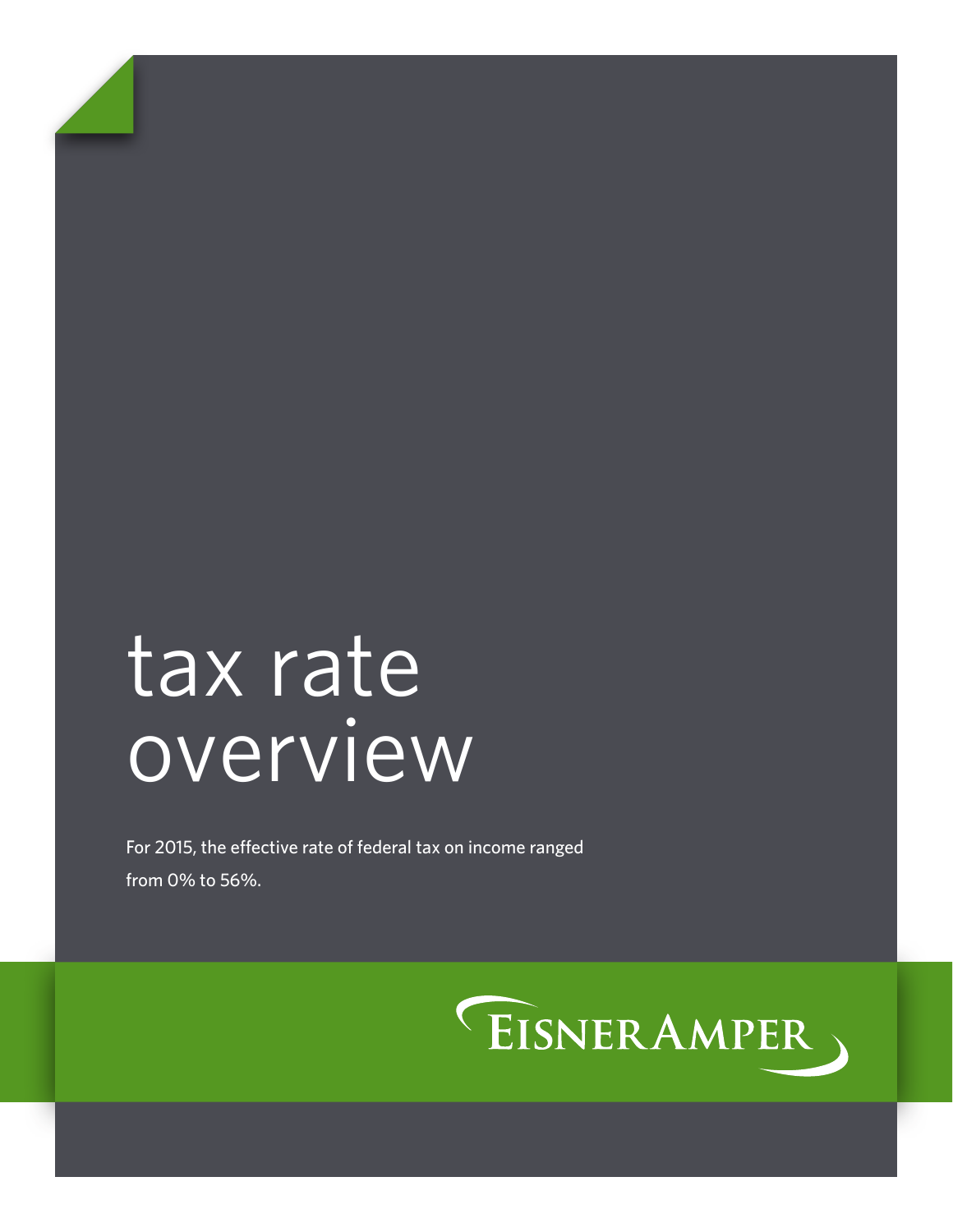As a result of the American Taxpayer Relief Act of 2012 ("ATRA"), the Bush-era tax cuts were extended and made permanent for married taxpayers with taxable income below \$464,850 in 2015 (\$466,950 in 2016) and single taxpayers with income below \$413,200 in 2015 (\$415,050 in 2016). These amounts will be adjusted for inflation in the future.

The rate of tax you pay on your income — as well as the benefit you receive from your deductions — can vary from no tax at all to a rate of approximately 56% depending on many factors, including:

- What is the nature of your income? Is it ordinary income, qualifying dividend income or net long-term capital gain income?
- Are you losing the advantage of the lower long-term capital gains rate because of netting rules?
- Are you subject to the AMT?
- Are you subject to the Medicare Contribution Tax on net investment income?
- Are you subject to the Medicare Wage Surcharge?
- Is any of your income subject to self-employment tax?
- How much of your miscellaneous itemized deductions and total itemized deductions are being limited?
- Are your personal exemptions being phased out?
- Is any of your income eligible to be excluded from your taxable base?
- Are credits available to offset your tax?

The most common federal tax rates (exclusive of the Medicare Contribution Tax on net investment income) are:

- 20% for net long-term capital gains and qualified dividends for taxpayers in the 39.6% tax bracket, such as for married taxpayers with 2015 taxable income over \$464,850 (\$413,200 for single filers).
- 28% for ordinary income subject to the AMT.
- For 2015, 39.6% maximum rate for ordinary income, including short-term capital gains for married taxpayers with taxable income over \$464,850 (\$466,950 in 2016) and \$413,200 for single filers (\$415,050 in 2016).
- The top rate for the first \$118,500 of wages earned in 2015 ( and also in 2016) is approximately 48% and 56% for self-employment

income. The portion of Social Security FICA tax that employees pay remains unchanged at 6.2% on the first income listed herein (12.4% for self-employed individuals). The Medicare portion of the FICA tax remains unchanged at 1.45% on all income earned for employees. For the self-employed, the rate is 2.9% of all self-employment income. Also, there is the additional 0.9% additional Medicare tax paid by those earning more than \$200,000 (\$250,000 for married taxpayers and \$125,000 for married taxpayers filing separately).

### ORDINARY INCOME RATES

Ordinary income primarily includes wages, business and self- employment income, interest income, nonqualifying dividend income, taxable retirement plan distributions, rental income, taxable Social Security benefits, alimony, and your distributive share of ordinary income passing through to you from a partnership, LLC or S corporation.

Net short-term capital gains are subject to the same rate as ordinary income and, therefore, could be taxed at a rate as high as 43.4%, inclusive of the Medicare Contribution Tax on net investment income. Chart 1 shows the different tax brackets that apply to ordinary income in 2015 and 2016 for married filing jointly and single taxpayers.

### CAPITAL GAIN AND DIVIDEND INCOME RATES

Long-term capital gains and qualified dividend income are eligible to be taxed at lower maximum tax rates than ordinary income. This is discussed in detail in the chapter on capital gains and losses. But here are the basic rules:

Net long-term capital gains are taxed at a maximum rate of 20% (if your taxable income exceeds certain thresholds) for both the regular tax and the AMT — with several notable exceptions to be discussed in the chapter on capital gains and losses. In some cases, the former 15% rate may still apply. To benefit from long-term capital gains treatment, you must have held the asset for more than 12 months. There is an additional 3.8% Medicare Contribution Tax on net investment income, including net long-term capital gains.

For 2015, dividends received from most domestic corporations and qualified foreign corporations are taxed at the same 15% rate that applies to net long-term capital gains (20% for married taxpayers with taxable income over \$464,850 (\$466,950 in 2016) and \$413,200 (\$415,050 in 2016) for single filers). Dividends that do not qualify for the preferential rate of 15% (or 20%), such as dividends from a money market fund or nonqualified foreign corporations, are subject to the higher ordinary income tax rates. There is an additional 3.8% Medicare Contribution Tax on net investment income that will also apply to dividend income.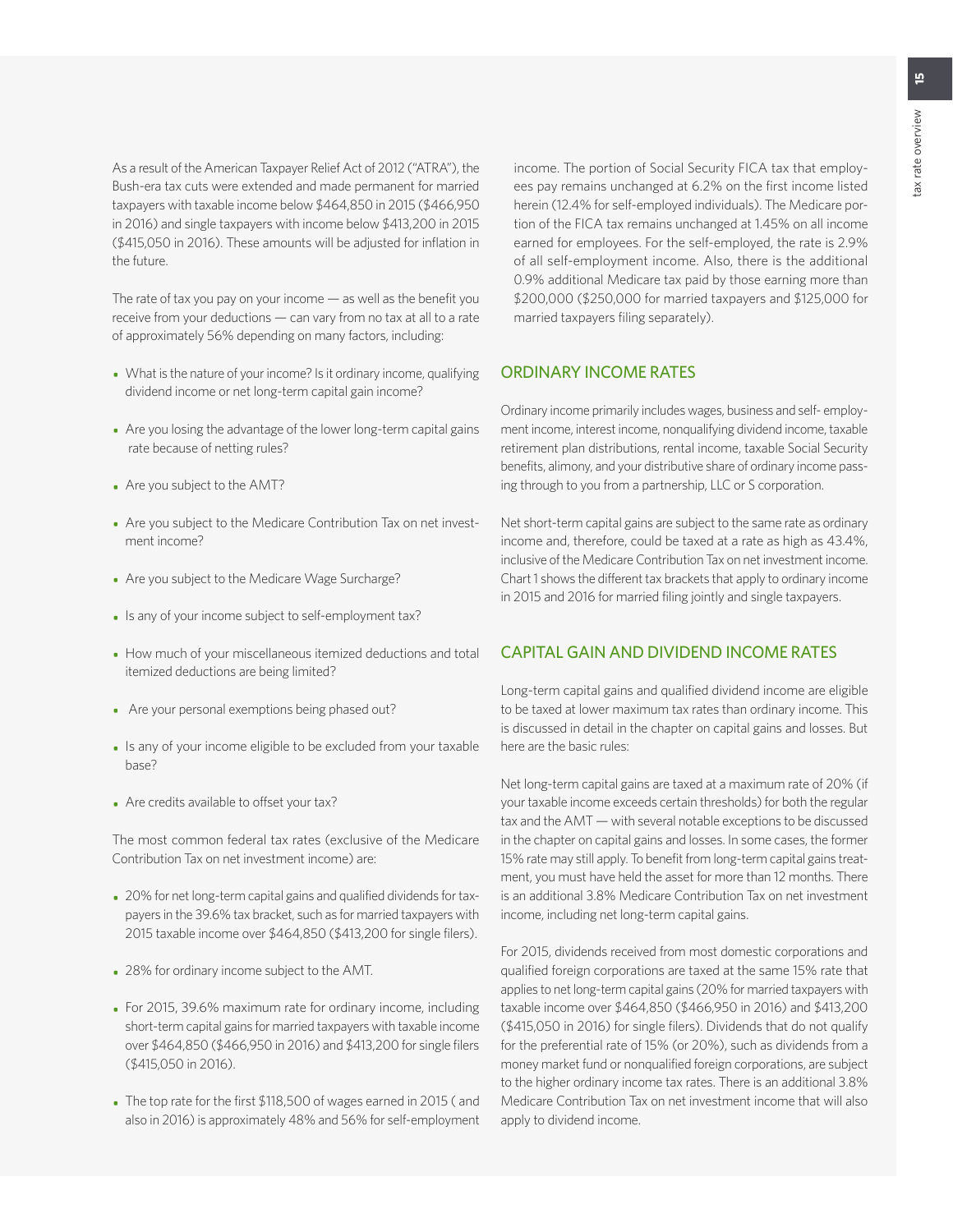# 2015 AND 2016 FEDERAL TAX RATE SCHEDULES **1**

# 2015 FEDERAL TAX RATE SCHEDULES

| <b>Taxable</b><br>Income                       | <b>Base Tax</b> | <b>Marginal Tax</b><br>Rate (Tax on<br><b>Next Dollar)</b> |  |  |
|------------------------------------------------|-----------------|------------------------------------------------------------|--|--|
| Married Filing Jointly or Qualifying Widow(er) |                 |                                                            |  |  |
| \$<br>$\Omega$                                 | \$<br>0         | 10%                                                        |  |  |
| 18,450                                         | 1,845,00        | 15%                                                        |  |  |
| 74,900                                         | 10,312.50       | 25%                                                        |  |  |
| 151,200                                        | 29,387.50       | 28%                                                        |  |  |
| 230,450                                        | 51,577.50       | 33%                                                        |  |  |
| 411,500                                        | 111,324.00      | 35%                                                        |  |  |
| 464,850                                        | 129,996.50      | 39.6%                                                      |  |  |
|                                                |                 |                                                            |  |  |

| Taxable<br>Income                                     | <b>Base Tax</b> | <b>Marginal Tax</b><br>Rate (Tax on<br><b>Next Dollar)</b> |  |  |  |
|-------------------------------------------------------|-----------------|------------------------------------------------------------|--|--|--|
| <b>Married Filing Jointly or Qualifying Widow(er)</b> |                 |                                                            |  |  |  |

2016 FEDERAL TAX RATE SCHEDULES

| \$<br>Ω | \$<br>ი    | 10%   |
|---------|------------|-------|
| 18,550  | 1,855.00   | 15%   |
| 75,300  | 10,367.50  | 25%   |
| 151,900 | 29,517.50  | 28%   |
| 231,450 | 51,791.50  | 33%   |
| 413,350 | 111,818.50 | 35%   |
| 466,950 | 130,578.50 | 39.6% |

|                | <b>Single</b>     |       |                   | <b>Single</b>     |       |
|----------------|-------------------|-------|-------------------|-------------------|-------|
| \$<br>$\Omega$ | \$<br>$\mathbf 0$ | 10%   | \$<br>$\mathbf 0$ | \$<br>$\mathbf 0$ | 10%   |
| 9,225          | 922.50            | 15%   | 9,275             | 927.50            | 15%   |
| 37,450         | 5,156.25          | 25%   | 37,650            | 5,183.75          | 25%   |
| 90,750         | 18,481.25         | 28%   | 91,150            | 18,558.75         | 28%   |
| 189,300        | 46,075.25         | 33%   | 190,150           | 46,278.75         | 33%   |
| 411,500        | 119,401.25        | 35%   | 413,350           | 119,934.75        | 35%   |
| 413,200        | 119,996.25        | 39.6% | 415,050           | 120,529.75        | 39.6% |

**Note:** *See Appendix B for detailed 2015 tax rate schedules, including tax rates for married taxpayers filing separately and taxpayers filing as head of household. See Appendix C for detailed 2016 tax rate schedules, including tax rates for married taxpayers filing separately and taxpayers filing as head of household.*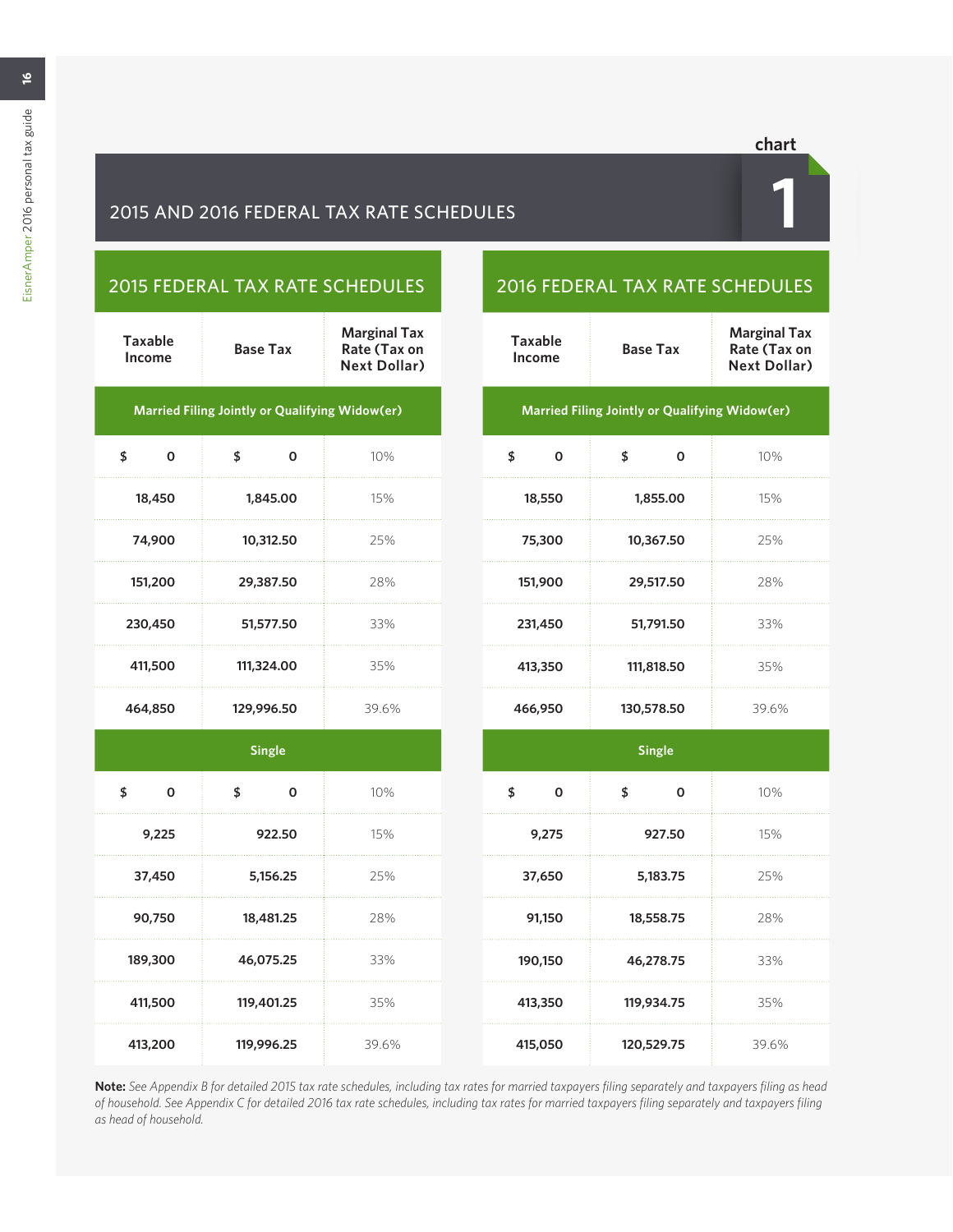### ALTERNATIVE MINIMUM TAX

Ordinary income subject to the AMT is taxed at a maximum rate of 28%. As mentioned above, the 15% or 20% rate on net long-term capital gains and qualified dividends also applies to the AMT. While the AMT rate on ordinary income is lower than the highest regular tax rate of 39.6%, it usually applies to a higher taxable income base and frequently results in a greater tax. This is especially true if you live in a state with high income tax rates and high real estate taxes, and/or you have significant investment expenses in excess of 2% of your AGI, since these deductions are not allowed in computing your AMT. See the chapter on the AMT for a more detailed discussion.

KIDDIE TAX

The unearned income of a child under age 19, or a full-time student under age 24, is generally taxed at the parents' tax rate. This is designed to lessen the effectiveness of intra-family transfers of income-producing property that would shift income from the parents' higher marginal tax rate to the child's generally lower tax rate. For 2015 and 2016, the first \$1,050 of the child's unearned income is tax-free. The next \$1,050 for 2015 (and 2016) is taxed at the child's marginal rate. Any excess of unearned income above \$2,100 is then taxed at the parents' marginal rate (assuming the parents' rate is higher than

the child's). To the extent that the child has earned income such as wages, that income is taxed at the child's marginal rate. Unearned income such as net long-term capital gains and qualifying dividend income is eligible for the preferential tax rate of 15% or 20% to the extent that rate applies to the parents' income. The child may also be subject to the Medicare Contribution Tax on net investment income (see below).

### EMPLOYMENT TAXES

Your wages and self-employment income are also subject to Social Security and Medicare taxes. The amount of income subject to the Social Security tax is limited (see Chart 2), but all earned income is subject to the Medicare Contribution Tax.

If you are self-employed, your share of Social Security and Medicare taxes almost doubles because you pay both the employer's and employee's portions of these taxes. As a result, for 2015, the federal effective tax rate on self-employment income can be as high as 56% on the first \$118,500 of such income, compared to about 48% for income from wages (after including your employee share of Social Security and Medicare taxes). The reason there is not a greater spread is primarily because you receive a deduction against AGI for 50% of the self-employment tax you pay.

**chart**

| SOCIAL SECURITY AND MEDICARE TAXES FOR 2015 AND 2016 |      |                                                |                                    |                                       |
|------------------------------------------------------|------|------------------------------------------------|------------------------------------|---------------------------------------|
| Maximum Income Subject to Tax                        |      | <b>Tax Rates/Maximum Tax Cost</b>              |                                    |                                       |
|                                                      |      | <b>Employer and Employee</b><br><b>Portion</b> | Self-Employed                      |                                       |
| <b>Social Security</b>                               | 2015 | \$118,500                                      | 6.2%/\$7,347 each                  | 12.4%/\$14,694                        |
|                                                      | 2016 | \$118,500                                      | 6.2%/\$7,347 each                  | 12.4%/\$14,694                        |
| Medicare                                             | 2015 | No limit                                       | 1.45%/No limit<br>2.35%/No limit** | 2.678%/No limit*<br>3.578%/No limit** |
|                                                      | 2016 | No limit                                       | 1.45%/No limit<br>2.35%/No limit** | 2.678%/No limit*<br>3.578%/No limit** |

*\* The tax rate is actually 2.9%, but only 92.35% of self-employment income is subject to the Medicare Tax.*

*\*\*Includes 0.9% Hospital Insurance Tax for amounts above certain income thresholds.*

# SOCIAL SECURITY AND MEDICARE TAXES FOR 2015 AND 2016